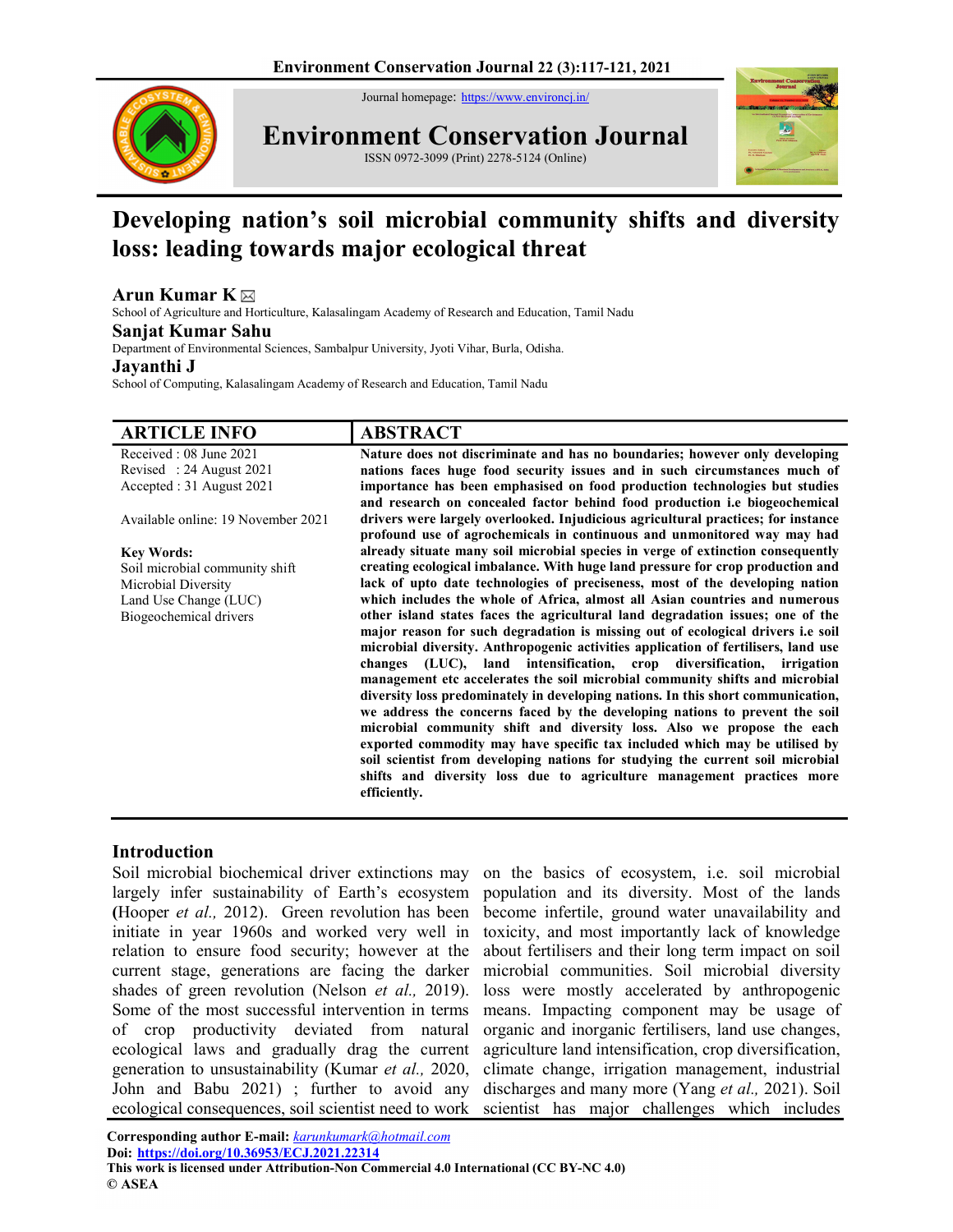identification of the authenticated soil health indicator which represent the veracious picture of the soil; precise evaluation of microbial diversity loss through human induced global change factors (Zhou et al., 2020), categorisation and characterisation of microbial communities with reference to their habitat mineralogy and substrate biology, implication of noble technologies like soil nano-material application on soil microbial diversity etc; for such research timely funding is very crucial factor for preserving soil microbial diversity.

## Injudicious use of fertilisers and pesticides: Microbial Community Shift and Diversity Loss

In developing nations like India, lack of knowledge on fertiliser impact on soil health is extremely challenging concern. India having merely 2.4% of the world's total land area yet support 18% world population (Hinz et al., 2020); which implies the intensive and extensive use of agriculture land and the land pressure is huge for productivity. In such scenario, mineral fertiliser usage has been intensified in recent years to achieve higher productivity (Fig1); consequently led to inferior soil health and soil degradation (Gautam et al., 2020). Soil degradation is majorly due to microorganism microhabitat toxicity which is result of excessive fertiliser application; Soil microbial community structure is the indicator to analyse and identify the microbial groups on verge of death or loss completely from community structure in any land use system. Excessive mineral fertilisers not only create soil toxicity, also interfere with soil pH; a crucial parameter associated with microbial community structure. Studies has proven that long term amendments of chemical fertilisers reduce bacterial community composition; indicates microbial diversity loss from an ecosystem (Wu et al., 2020). Most of such studies are carried out only in developed nations; however in developing nations like India which support most life via crop production lacks the funds for such molecular level studies consequently no clear interpretation of soil health and microbial diversity can be drawn at this stage. Not only fertilisers are the culprits; herbicides and pesticides are also damaging the soil microbial health, may be interfering with specific uncultivable microorganism which the scientific community unaware of. Pesticides may have depressive impact of microorganism (Lo 2010); or

it may modify the microbial community structure. Developing nations where lands are extensively used for agriculture, pesticides are the major component and need to be assessed for its impact of soil microbial health. The darker shades of green revolution is inevitable in developing nations where fertilisers are intensively used for higher crop productivity; however according to studies merely 10%-40% of nutrients are used by the crops (Bai et al., 2020) and remaining fertilisers concentration in soil over the period of time and further leaching, impacts the soil microbial community structure; it is very much clear that most of the microbial species in loop of soil microbial community structure will be disturbed. However to evaluate the magnitude of such change molecular tools are required; critically in developing most funds were dedicated to crop research and to enhance crop productivity; only a minute funds were generally allocated to study the impact of injudicious fertilisers on soil microbial health; consequently we evident very few reports on soil microbial community structure and diversity loss. On other hand developped nations implement precise plant nutrient management strategies and evaluate their agriculture soil health and soil microbial status more efficiently (Rahman and Zhang, 2018).

#### Land use change impact soil microbial community shifts and diversity loss

Developing nations agriculture has many challenges to meet the food demand (Pingali 2012), during this race for food demand long term impact like microbial species extensions were overlooked. Imitating natural soil microbial community structure becomes very tedious once altered by anthropogenic activities. Recent studies suggest that maintaining the microbial diversity while altering land use change is necessary to sustain normal ecosystem functions (Sui et al., 2019); however the basic fundamental microbial species insight and further interpretation due to land use changes were questioned. The meta-genomics studies revealed that season and land use changes impacts the microbial structure composition and soil functions (Lacerda-Júnior et al., 2019); developing nations need to access such changes immediately; else key ecological microbial drivers may missed out from system and we will not be able to restore them. Land use pattern change initiates the chemical property change, in turn the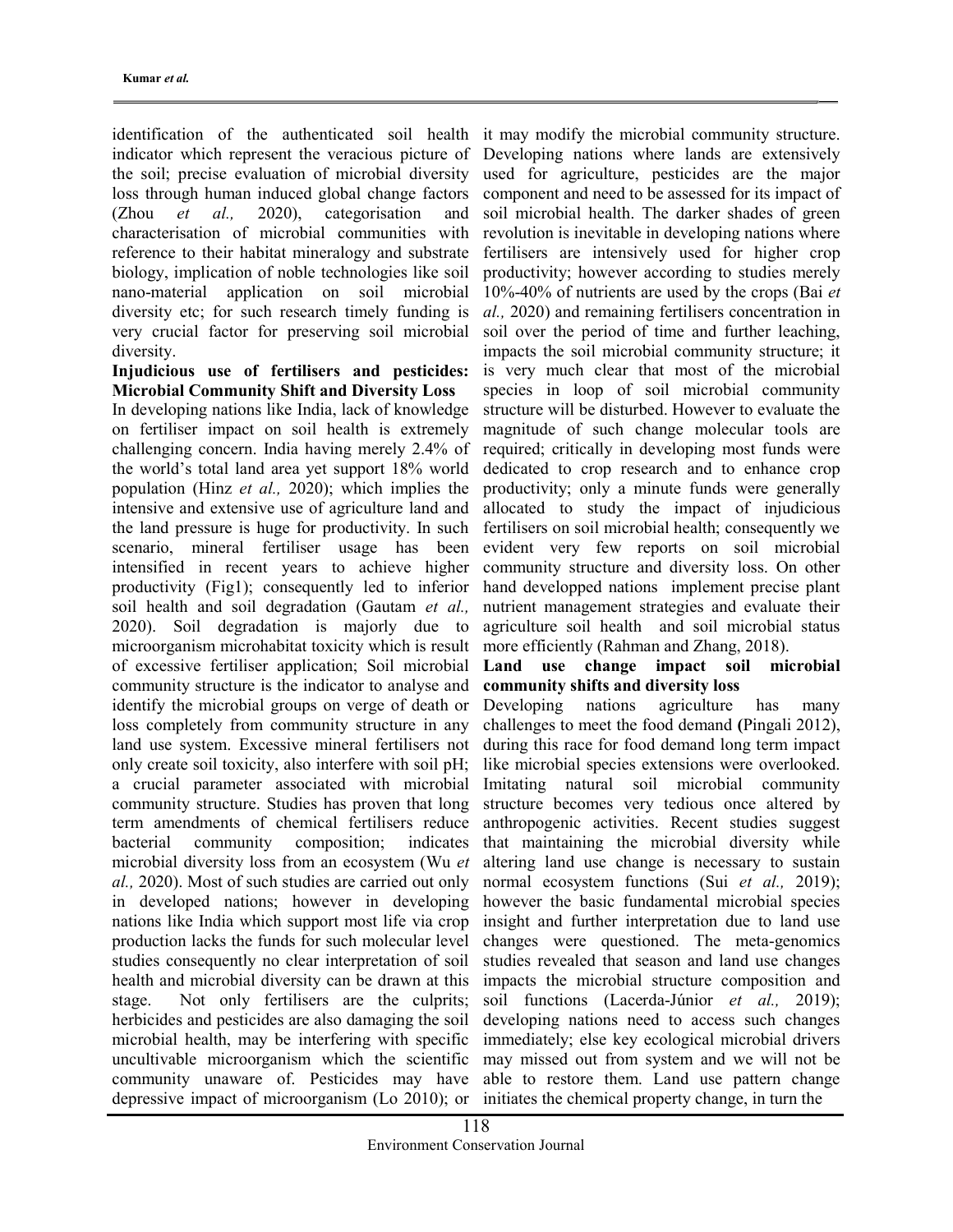

Figure 1: Important reasons for soil microbial community structure shifts and diversity loss that need to be assessed on urgent basis. (Created with biorender)

microbial community shift occurs impacting the natural ecosystem functioning (Wu et al., 2020). For instance during 1947 India has the forest cover of 49% and currently in year 2021, forest cover is only 21.67 percent; indicates huge degradation of land resources, consequently huge diversity loss. Further non assessment of life supporting system in developing nations is threat to mankind.

# Organic farming and soil microbial community shifts

Long term organic farming practices improves soil nutrient mobility and enhance species richness (Liao et al., 2018); however very limited studies has been documented on soil microbial community shifts due to organic amendments to soils; almost no such studies are documented from developing nation with meta genomics analysis. Though several studies report positive impact of organic farming on soil microbial abundance; no systematic interpretation on microbial community structure shift were presented from developing nations which need to be assessed to maintain environmental sustainability (Lori et al., 2017). In the current scenario of unproductively, organic farming is recommended to improve soil health and enhance microbial richness (Acharya et al., 2020); however such recommended is partially biased as it doesn't interpret and insight the actual microbial species shift. In both organic and conventional farming systems microbial community shift occurs (Yang et

al., 2020); to evaluate such change, molecular biology soil research is required, then only soil scientist may able to analyse, interpret and recommend the impeccable management strategy with minimal disturbance to natural soil microbial community.

## Intensive cultivation and crop diversification: Soil microbial community shift

Soil microbial community structure majorly is the consequence of crop rhizosphere, organic matter, climatic conditions; once established they perform soil function in harmony with each other. Studies proves that in both conditions conventional or organic management practices determines the rhizosphere microbial community compositions (Schmidt et al., 2019). The quality of organic matter determines the soil microbial ecological drivers which takes part in biogeochemical reactions and studies shows that such carbons are strongly related to microbial community structure and its function (Murphy et al., 2011). So the crop diversification and subsequent organic matter selection need to be tested for reduction in microbial community shifts and microbial diversity loss; no such research has been documented in recent years from developing nations. Intensive agriculture coupled with random crop diversification may seriously impact ecosystem diversity. Although in most cases increasing plant diversity in agricultural systems enhances soil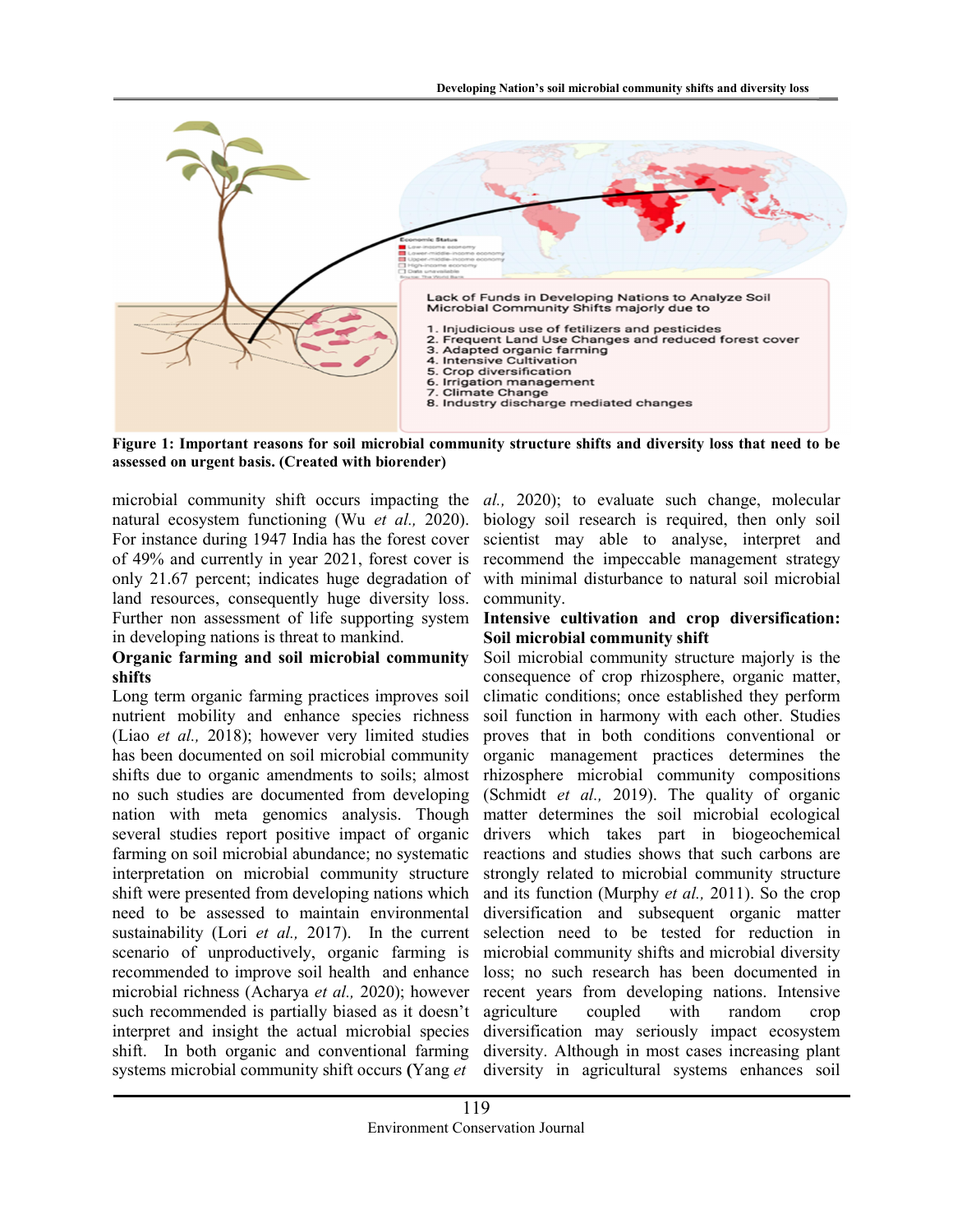microbial diversity, but crop and microbial species interaction is very complex communication and till date poorly understood (Stefan et al., 2021).

## Climate change and pollution: soil microbial community shifts and diversity loss.

Climate, a very much stable component and takes part in designing the nature's biodiversity; has been changed during last century and average global temperature raised by 1.5 °F (Dutta and Dutta 2016). Such huge change undoubtably have impacted the soil microbial diversity and at this critical stage such change need to be assessed immediately. Future climate change aspects predicts the increase in carbon-dioxide concentration; will definitely have indirect impacts on soil microbial community structure and functions (Deltedesco et al., 2020). At the verge of many microbial species extension, limited studies are confined to stability of microbial communities (De Vries and Shade 2013) which may have indirect consequences and impact ecological functions. Threats to biodiversity has been accelerated due to global change factors, mostly anthropogenic (Zhou et al., 2020). And our understanding for below growth microbial communities shifts due to climate is still limited and worst part is even fewer studies were

#### References

- Acharya, M., Ashworth, A.J., Yang, Y., Burke, J.M., Lee, J.A. & Acharya, R.S. (2020). Soil microbial diversity in organic and non-organic pasture systems. PeerJ, 9, p.e11184.
- Bai, Y. C., Chang, Y. Y., Hussain, M., Lu, B., Zhang, J. P., Song, X. B., & Pei, D. (2020). Soil chemical and microbiological properties are changed by long-term chemical fertilizers that limit ecosystem functioning. Microorganisms, 8(5), 694.
- De Vries, F.T. & Shade, A., (2013). Controls on soil microbial community stability under climate change. Frontiers in microbiology, 4, .265.
- Deltedesco, E., Keiblinger, K. M., Piepho, H. P., Antonielli, L., Pötsch, E. M., Zechmeister-Boltenstern, S., & Gorfer, M. (2020). Soil microbial community structure and function mainly respond to indirect effects in a multifactorial climate manipulation experiment. Soil Biology and Biochemistry, 142, 107704.
- Dutta, H. & Dutta, A., (2016). The microbial aspect of climate change. Energy, Ecology and Environment, 1(4),209-232.

documented in relation to climate change and soil microbial diversity in developing nations. Besides the climate change issue, below ground microbial diversity faces toxicity via industrial discharges which are not properly managed by most of the industries.

#### Conclusion

According to IMF world data (https://www.worlddata.info/developing-

countries.php) nearly 85% of world population belongs to Developing Nations and huge area of agriculture pertains to developing nations. However most of the soil microbial community shift or microbial diversity loss studies were only confined to well develop nations. There is an immediate need to evaluate agrochemical impacts and land use change on soil microbial communities; for such life sustaining concern developed nations need to support developing nations via new funding scheme, policy decisions, increasing collaborative research precisely for understand soil microbial diversity loss. We also propose the every exported commodity from developing nations should come with research tax that may be utilised for maintaining environmental sustainability.

- Gautam, A., Sekaran, U., Guzman, J., Kovács, P., Hernandez, J. L. G., & Kumar, S. (2020). Responses of soil microbial community structure and enzymatic activities to long-term application of mineral fertilizer and beef manure. Environmental and Sustainability Indicators, 8, 100073.
- Hinz, R., Sulser, T. B., Hüfner, R., Mason‐D'Croz, D., Dunston, S., Nautiyal, S., & Schaldach, R. (2020). Agricultural development and land use change in India: A scenario analysis of trade‐offs between UN Sustainable Development Goals (SDGs). Earth's Future, 8(2), e2019EF001287.
- Hooper, D. U., Adair, E. C., Cardinale, B. J., Byrnes, J. E., Hungate, B. A., Matulich, K. L., & O'Connor, M. I. (2012). A global synthesis reveals biodiversity loss as a major driver of ecosystem change. Nature, 486(7401), 105- 108.
- John, D. A., & Babu, G. R. (2021). Lessons from the aftermaths of green revolution on food system and health. Frontiers in sustainable food systems, 5.
- Kumar, A., Bhople, B. S., & Kumar, A. (2020). Prospective of Indian agriculture: highly vulnerable to huge